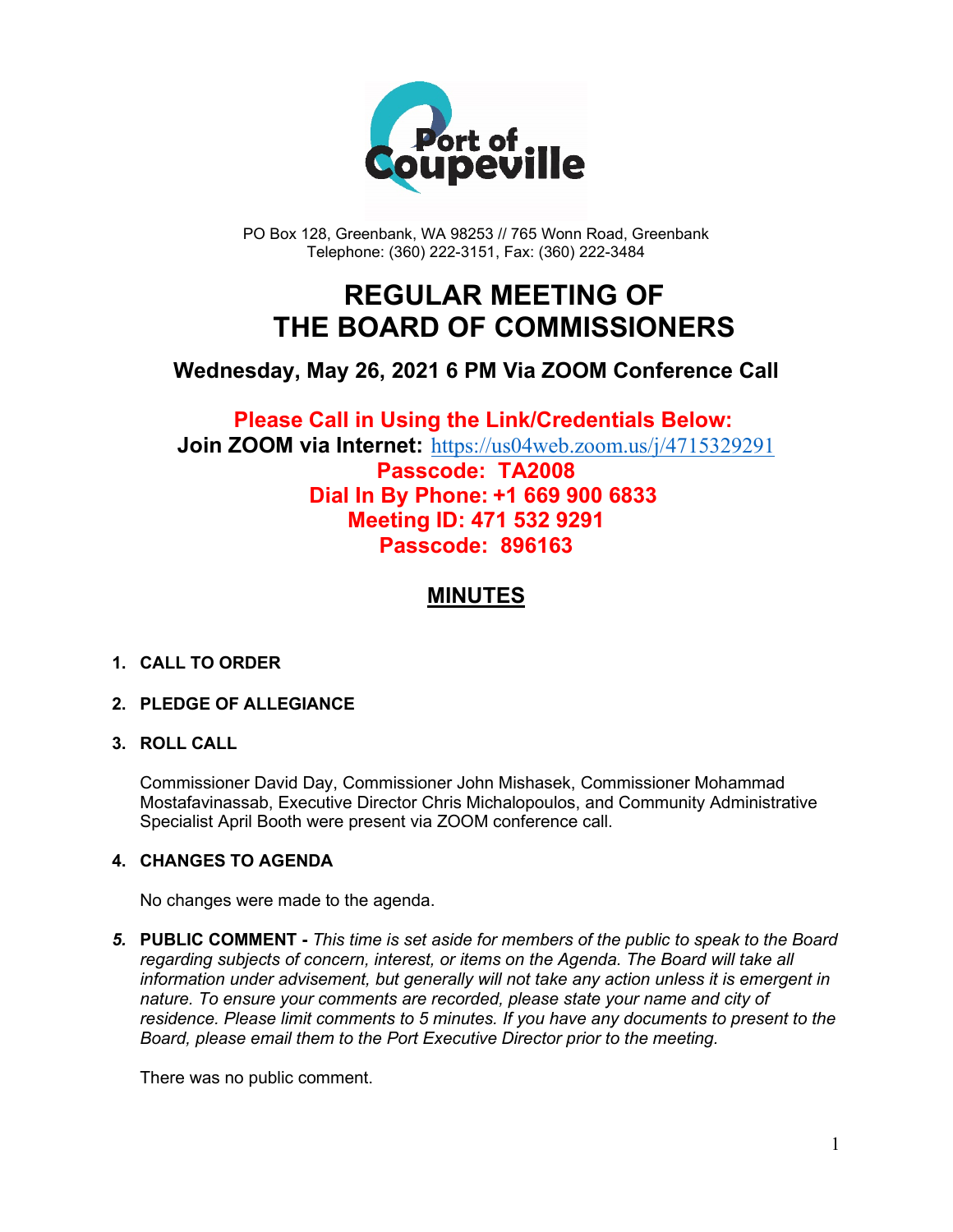#### **6. OLD BUSINESS**

#### **6.1 Discussion: Industrial Development District Update**

- Draft Timeline of Accomplishments
- Draft Capital Finance Plan
- Findings Memorandum Support
- Communications Plan

Executive Director Chris Michalopoulos gave an update on the status of the Industrial Development District process. He touched on important dates and points of execution leading up to the June  $9<sup>th</sup>$ , 2021, OPM. Commissioners discussed the IDD process and asked questions.

#### **6.2 Discussion: Wharf Entryway Project Update – Risk Assessment & Benches**

Executive Director Chris Michalopoulos gave an update on the wharf entryway project and the status on installing benches.

#### **7. NEW BUSINESS**

#### **7.1 Introduction: Becca Heavrin Unit C-101 Art Gallery (Becca Heavrin Studios)**

Becca Heavrin of Becca Heavrin Studios presented her plans for opening a studio/gallery in Unit C101 at Greenbank Farm.

#### **8. PUBLIC COMMENT**

Marianne Burr of Coupeville noted that the Port should be careful not to get ahead of themselves, that the community doesn't care about the timing, just that the projects will be accomplished. Be basic in how you communicate as you can't predict the future and you can't fix thirty years of neglect quickly. She also noted the importance in communicating that IDD funds are special funds for repairs.

Hollie Swanson of Greenbank Wine Shop, and tenant at Greenbank Farm, welcomed Becca Heavrin as a new tenant.

#### **9. COMMISSIONER DISCUSSION**

Commissioner John Mishasek inquired if a policy was needed regarding commissioners attending partial meetings and collecting per diems. **Staff was tasked with getting a legal opinion.**

Executive Director Chris Michalopoulos inquired if Commissioner Mishasek and Commissioner Day would like him to purchase laptops and both confirmed they did not need a new laptop at this time.

Executive Director Chris Michalopoulos gave an update on the fire suppression system at the Coupeville wharf and the expected impact on tenants.

Commissioner Mohammad Mostafavinassab noted that during a presentation at the IRTPO meeting, a traffic pattern map was shared and it was disclosed that the data comes from tracking cell phones.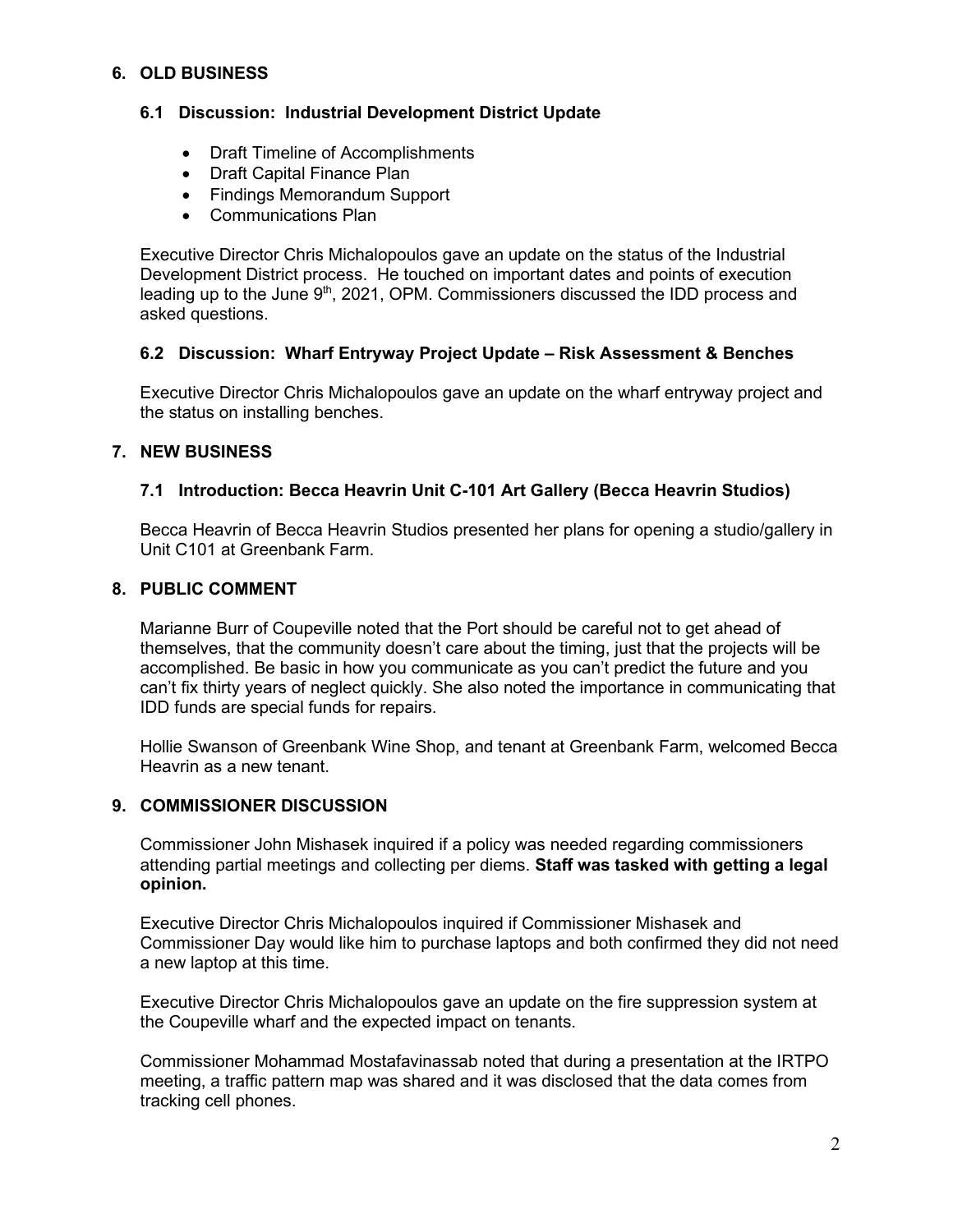#### **10. ADJOURN**

The meeting adjourned at 7:06 PM.

| David Day (Jun 23, 2021 16:11 PDT) | De smichal<br>John S Mishasek (Jun 23, 2021 17:01 PDT) | Mohammad Mostafavinassab (Jun 23, 2021 20:02 PDT) |
|------------------------------------|--------------------------------------------------------|---------------------------------------------------|
| David Day                          | John Mishasek                                          | Mohammad Mostafavinassab                          |

**Next regular meeting: Wednesday, June 9, 2021, 10AM Via ZOOM Conference Call Please Call in or Participate Via the Link Below: Join ZOOM via Internet:** <https://us04web.zoom.us/j/4715329291> **Passcode: TA2008 Dial In By Phone: +1 669 900 6833 Meeting ID: 471 532 9291 Passcode: 896163**

**Posted to: Port of Coupeville Web Page -- www.portofcoupeville.org United States Post Office – Coupeville & Greenbank, Washington Whidbey News Times – [editor@whidbeynewsgroup.com](mailto:editor@whidbeynewsgroup.com) Town of Coupeville – [clerktreasurer@townofcoupeville.org](mailto:clerktreasurer@townofcoupeville.org)**

**5/27/2021 v1**